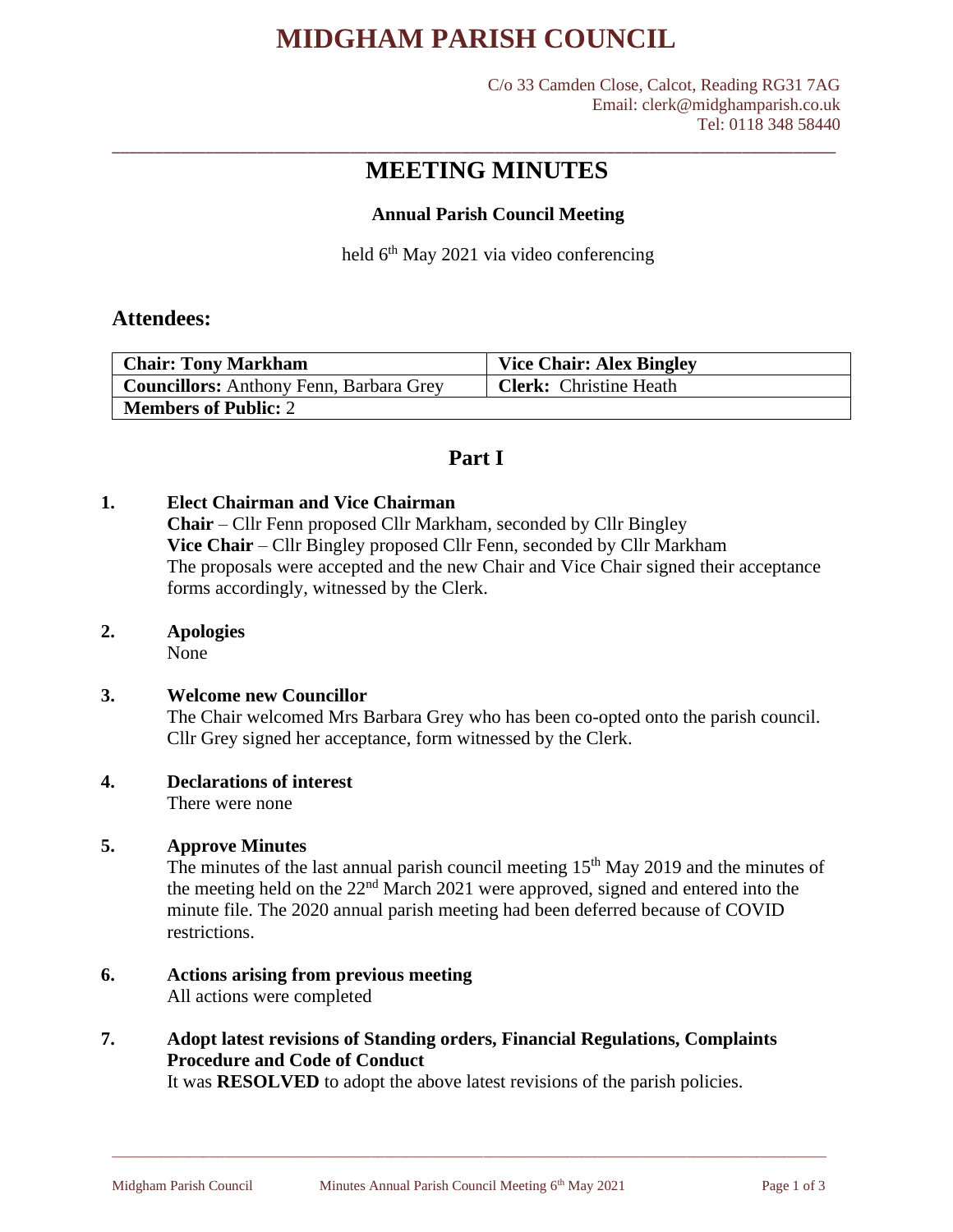# **MIDGHAM PARISH COUNCIL**

\_\_\_\_\_\_\_\_\_\_\_\_\_\_\_\_\_\_\_\_\_\_\_\_\_\_\_\_\_\_\_\_\_\_\_\_\_\_\_\_\_\_\_\_\_\_\_\_\_\_\_\_\_\_\_\_\_\_\_\_\_\_\_\_\_\_\_\_\_\_\_\_\_\_\_\_\_\_\_\_\_\_\_\_\_

### **8. Approve the year end accounts, Risk assessment and Governance Accountability Report**

The above documents were approved and signed by the Chair.

### **9. Correspondence**

All correspondence was received by email and forwarded to the Councillors at the time of receipt.

### **10. District Councillors Report**

The DC gave his apologies at the end of the APM, which preceded this meeting, as he had to leave to attend another PC meeting. He gave his annual report at the Annual Parish Assembly, (see minutes on parish website), his latest monthly report can also be seen on the parish website.

### **11. Clerks report**

11.1 Financial update

CCB subscription for the coming year.

|      | <b>Balance as at 22nd March 2021</b>                                                |         |  |            |  |  |
|------|-------------------------------------------------------------------------------------|---------|--|------------|--|--|
|      | <b>Treasurers</b>                                                                   |         |  | £ 1,000.09 |  |  |
|      | <b>Savings</b>                                                                      |         |  | £11,290.71 |  |  |
|      |                                                                                     |         |  | £12,290.80 |  |  |
|      | <b>Income</b>                                                                       |         |  |            |  |  |
|      | Interest received Jan/Feb/Mar                                                       |         |  |            |  |  |
|      |                                                                                     |         |  |            |  |  |
|      | <b>Payments</b>                                                                     |         |  |            |  |  |
|      | Salary Apr/May Salaries                                                             | 468     |  |            |  |  |
|      | Printer Ink                                                                         | 85      |  |            |  |  |
|      |                                                                                     | £553.00 |  |            |  |  |
|      |                                                                                     |         |  |            |  |  |
|      | Balance as at 6th May 2021                                                          |         |  | £11,737.80 |  |  |
|      |                                                                                     |         |  |            |  |  |
|      | <b>Treasurers Account</b>                                                           |         |  |            |  |  |
|      | <b>Savings Account</b>                                                              |         |  |            |  |  |
| 12.  | <b>Planning Applications</b>                                                        |         |  |            |  |  |
|      |                                                                                     |         |  |            |  |  |
| 12.1 | Decisions                                                                           |         |  |            |  |  |
|      | 21/00475/HOUSE Keepers Cottage School Hill - WITHDRAWN                              |         |  |            |  |  |
|      | 21/00507/FUL Nightfreight GB Colthrop Lane, Single storey extension to<br>$\bullet$ |         |  |            |  |  |
|      |                                                                                     |         |  |            |  |  |
|      | commercial unit. This was GRANTED taking note of the PCs light polluti              |         |  |            |  |  |
|      | concerns.                                                                           |         |  |            |  |  |
|      |                                                                                     |         |  |            |  |  |
| 12.2 | <b>Awaiting decision from West Berks Planning</b>                                   |         |  |            |  |  |

### **12. Planning Applications**

### 12.1 Decisions

- **21/00475/HOUSE** Keepers Cottage School Hill WITHDRAWN
- **21/00507/FUL** Nightfreight GB Colthrop Lane, Single storey extension to existing commercial unit. This was GRANTED taking note of the PCs light pollution concerns.

\_\_\_\_\_\_\_\_\_\_\_\_\_\_\_\_\_\_\_\_\_\_\_\_\_\_\_\_\_\_\_\_\_\_\_\_\_\_\_\_\_\_\_\_\_\_\_\_\_\_\_\_\_\_\_\_\_\_\_\_\_\_\_\_\_\_\_\_\_\_\_\_\_\_\_\_\_\_\_\_\_\_\_\_\_\_\_\_\_\_\_\_\_\_\_\_\_\_\_\_\_\_